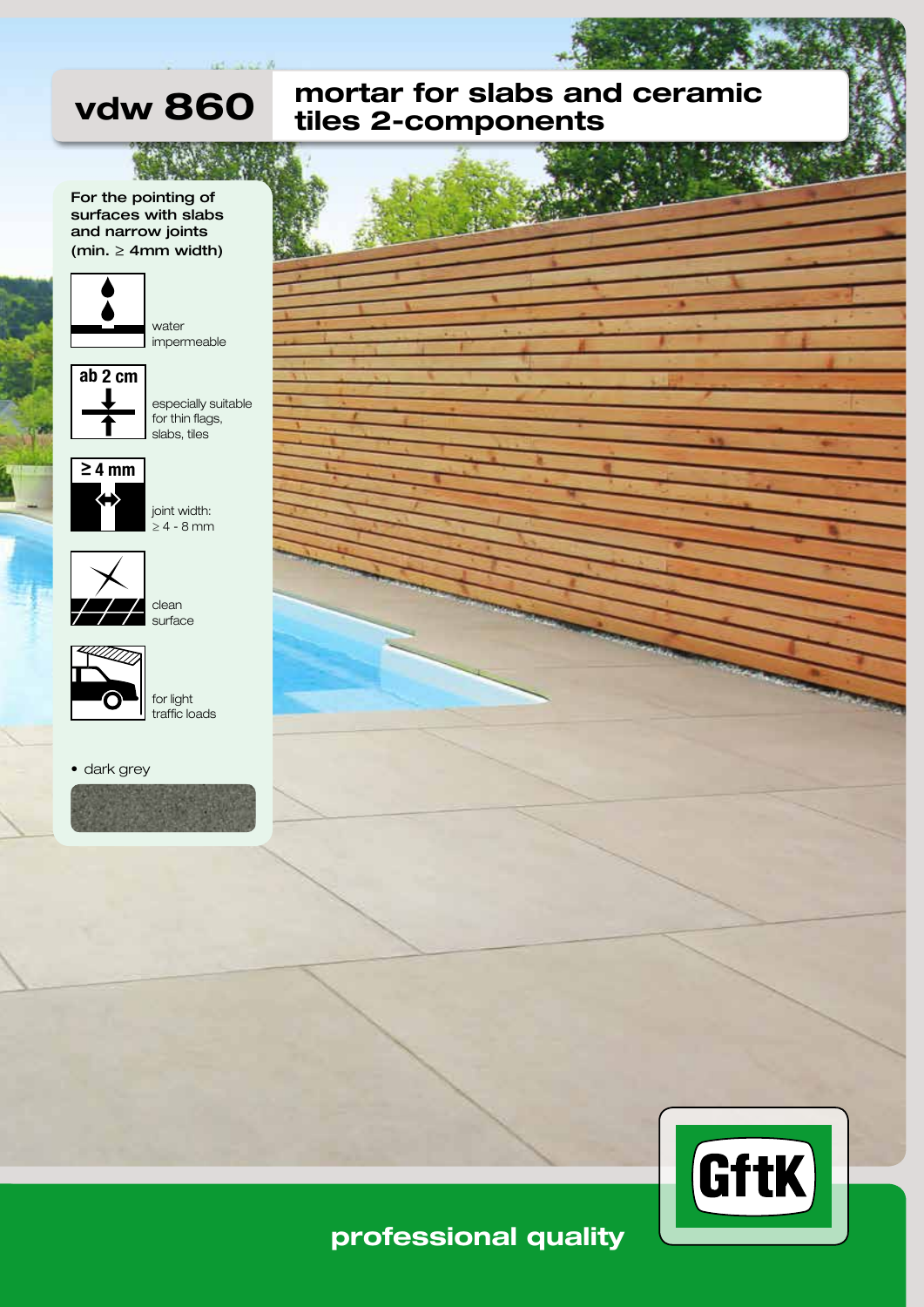## Additional features



- 
- 
- resistant to chemicals for pool surroundings
- 
- 
- water impermeable  $\longrightarrow$  especially suitable for balconies, roof terraces and sealed surfaces
- very high elasticity for  $\longrightarrow$  up to 30% less expansion joints needed throughout bonded joints  $\longrightarrow$  the surface in comparison to cement based grout the surface in comparison to cement based grout
- jetwasher proof and highly  $\longrightarrow$  easy to clean and specially suitable
- very economical **and the set of the very economical v** up to 25% more joints can be pointed in comparison to other cementitious mortars
- creamy mortar consistency <br>• also very suitable for vertical joints

volu 860 combines the best of both worlds! volu soc comomes the sased products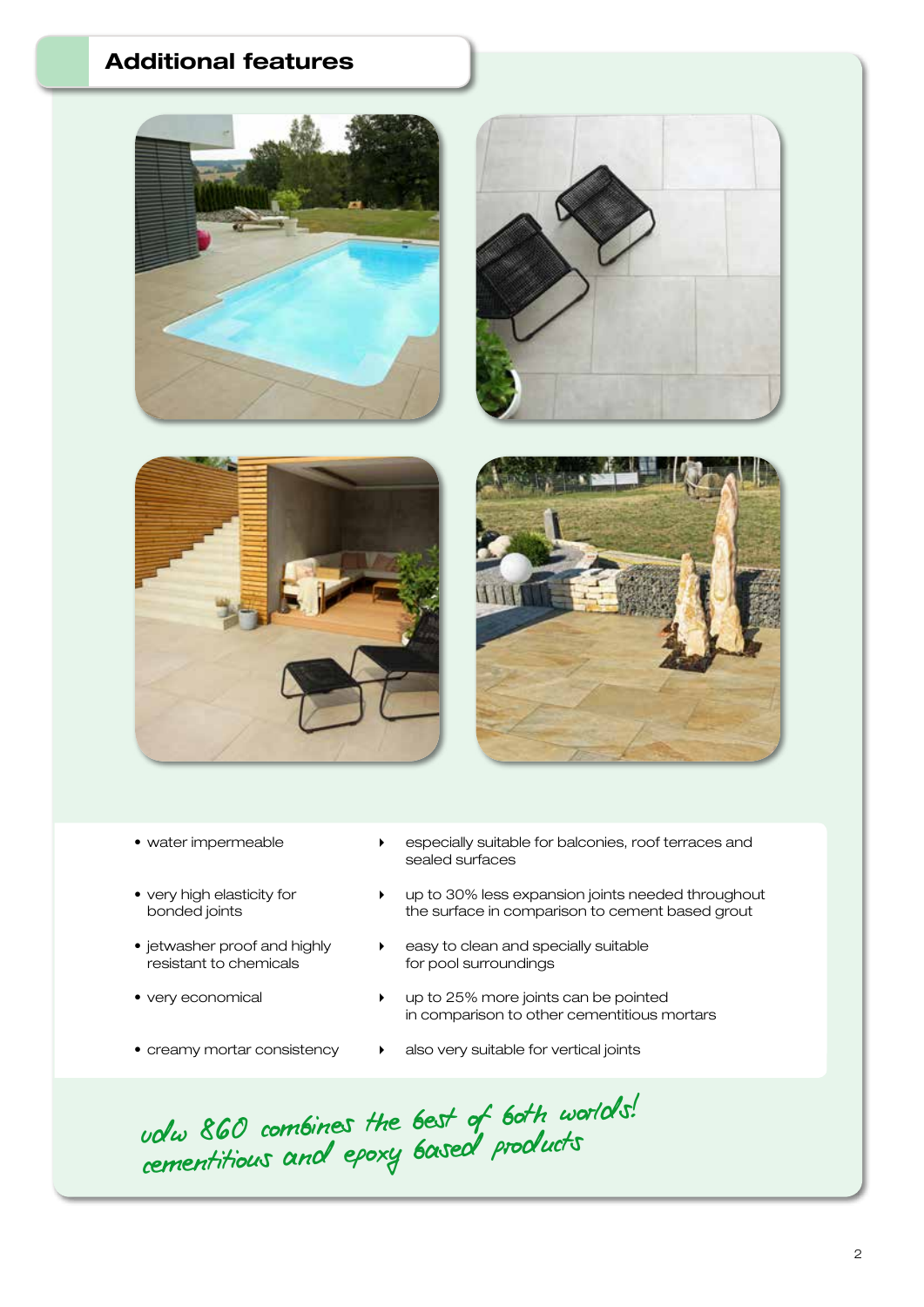### Technical data

#### Product description

Reaction-resin based, water impermeable joint mortar, with graded aggregates.

| Binder:<br>Joint width:<br>Joint depth:<br>Packaging:                                                                 | 2-component, solvent-free, highly modified,<br>water emulsifiable epoxy resin<br>continuously min. 4 mm, max. 8 mm<br>we recommend the full joint depth in trafficked areas,<br>in bonded bedding min. 20 mm in non-bonded bedding min. 30 mm.<br>PP bucket (4 kg) |
|-----------------------------------------------------------------------------------------------------------------------|--------------------------------------------------------------------------------------------------------------------------------------------------------------------------------------------------------------------------------------------------------------------|
| Material data<br>Flexural strength:<br>Compressive strength:<br>Water permeability:<br>Storage life:                  | approx. $6,7$ N/mm <sup>2</sup><br>approx. $15,0$ N/mm <sup>2</sup><br>water impermeable<br>1 year stored in a dry place away from frost                                                                                                                           |
| <b>Application data</b><br>Mixing ratio of components:<br>Pot life:<br>Ambient temperature:<br>Substrate temperature: | $A:B = 100:3.7$<br>approx. 40 minutes at 20°C after mixing<br>mind. $10^{\circ}$ C, max. $25^{\circ}$ C<br>mind. $10^{\circ}$ C, max. $25^{\circ}$ C                                                                                                               |

### **Consumption**

Please see our consumption calculator at:

www.gftk-info.de/english/jointing-mortar-usage-calculator

The consumptions stated in the following table refer to setts with cropped edges all around and have been compiled from our long experience. The natural shape of setts and different paving designs may result in variations to these values. If in doubt, determine the actual consumption on a test area. The consumptions stated below apply to a joint depth of 10 mm and must be multiplied by the actual depth.



|            | Dimensions in mm                                |                                                 |                                                      | Approx. consumption in kg/m <sup>2</sup> ,<br>for joint widths of: |                                                      |  |
|------------|-------------------------------------------------|-------------------------------------------------|------------------------------------------------------|--------------------------------------------------------------------|------------------------------------------------------|--|
|            | <b>Width</b>                                    | Length                                          | $4 \, \text{mm}$                                     | 6 <sub>mm</sub>                                                    | 8 mm                                                 |  |
| Slab sizes | 1200<br>1000<br>800<br>450<br>800<br>600<br>600 | 400<br>1000<br>1200<br>900<br>800<br>600<br>400 | 0,20<br>0,15<br>0,15<br>0,20<br>0,15<br>0,20<br>0,25 | 0,30<br>0,20<br>0,20<br>0,30<br>0,25<br>0,30<br>0,40               | 0,40<br>0,25<br>0,25<br>0,40<br>0,30<br>0,40<br>0,50 |  |
|            |                                                 |                                                 |                                                      |                                                                    |                                                      |  |

mortar for slabs and ceramic tiles 2-components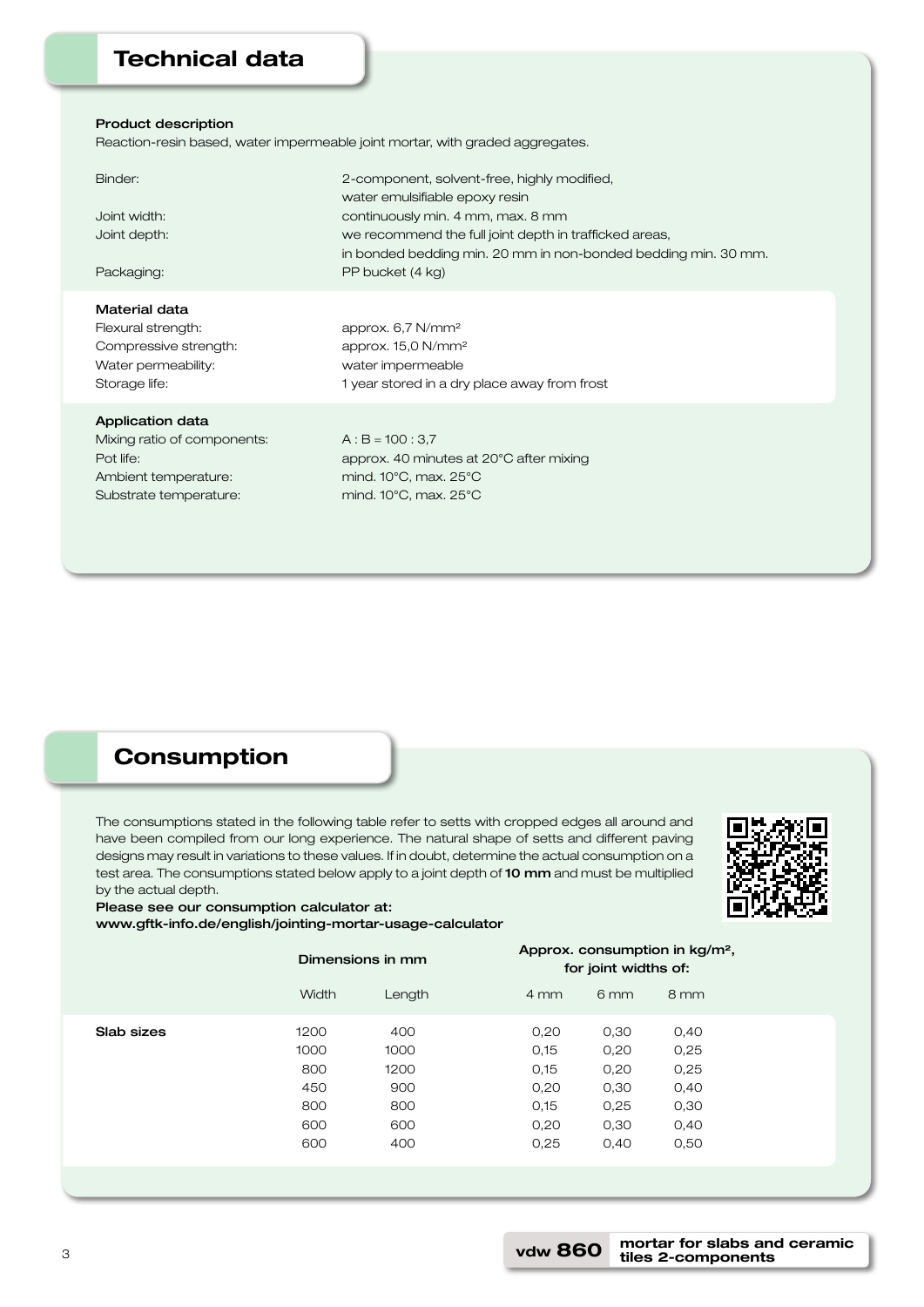### Application



Prepare wash bucket, smoothing trowel, and vdw sponge board



Wet the area using the vdw sponge board



Clean the surface thoroughly and remove all residues



Work the mortar into the joints using the smoothing trowel



Take the viscose sponge with velcro from the bucket and prepare



Level joints and wash surface until residue-free



Add the binder component and mix thoroughly until homogeneous



Job done! Please observe directions for curing!

#### Requirements:

A stable, load-bearing, permanently water impermeable substrate, joint depth 30 mm (bonded conctruction: 20 mm), joint width continuously 4 mm – 8 mm, outside and surface temperature min. 10°C to max. 25 °C. The surface must have an inclination of at least 1.5% – 2% in order to prevent ponding.

#### Test area:

In order to evaluate the colour match of the mortar and the flags, slabs or tiles we strongly recommend to create a test area first.

#### Preparation:

Clean the surface thoroughly of all dirt, cement residues, vegetation, organic material or other contaminants. Keep wash box, vdw sponge board and smoothing trowel (also see vdw accessories) ready and fill the wash box with fresh and cold tap water. Do not prefill the joints!

#### Wetting:

Fully saturate the surface of the paving with the sponge. Take the viscose sponge with velcro from the bucket first, fix it to the vdw sponge board and prewet the surface with the complete sponge board. To do so please dip the vdw sponge board including sponge into the water in the wash box and squeeze it over the role-top of the wash box. Do not use a hose for prewetting!!!

#### Mixing the joint mortar:

Pre-mix the aggregate, then add the binder and mix thoroughly with a suitable tool (drill and spherical paddle mixers) until homogeneous. No water should be added to the mix.

#### Filling the joints:

Apply immediately after mixing by working into the joints with the smoothing trowel (by using a flat angle between the smoothing trowel and surface the mortar can be stuffed into the open joint. Using a steep angle between the smoothing trowel and surface mortar residue can be removed). Continuously fill up the joints with the complete mixed content of the bucket. Avoid any cavities within the mortar when jointing.

#### Brushing off/Cleaning:

Immediately after incorporation of the mixed amount of mortar, this part of the surface can be washed off. The washing process should be done in two steps. Firstly the surface will be wiped with the damp sponge board in a circular motion. During this process the surface of the joints can be smoothed and modeled and possible irregularities can be compensated. In between that, immerse the sponge board into the wash box and press it gently over the rollers. In case of very strong mortar adhesion the sponge can be wrung out by hand in the wash box or cleaned with a water spray jet.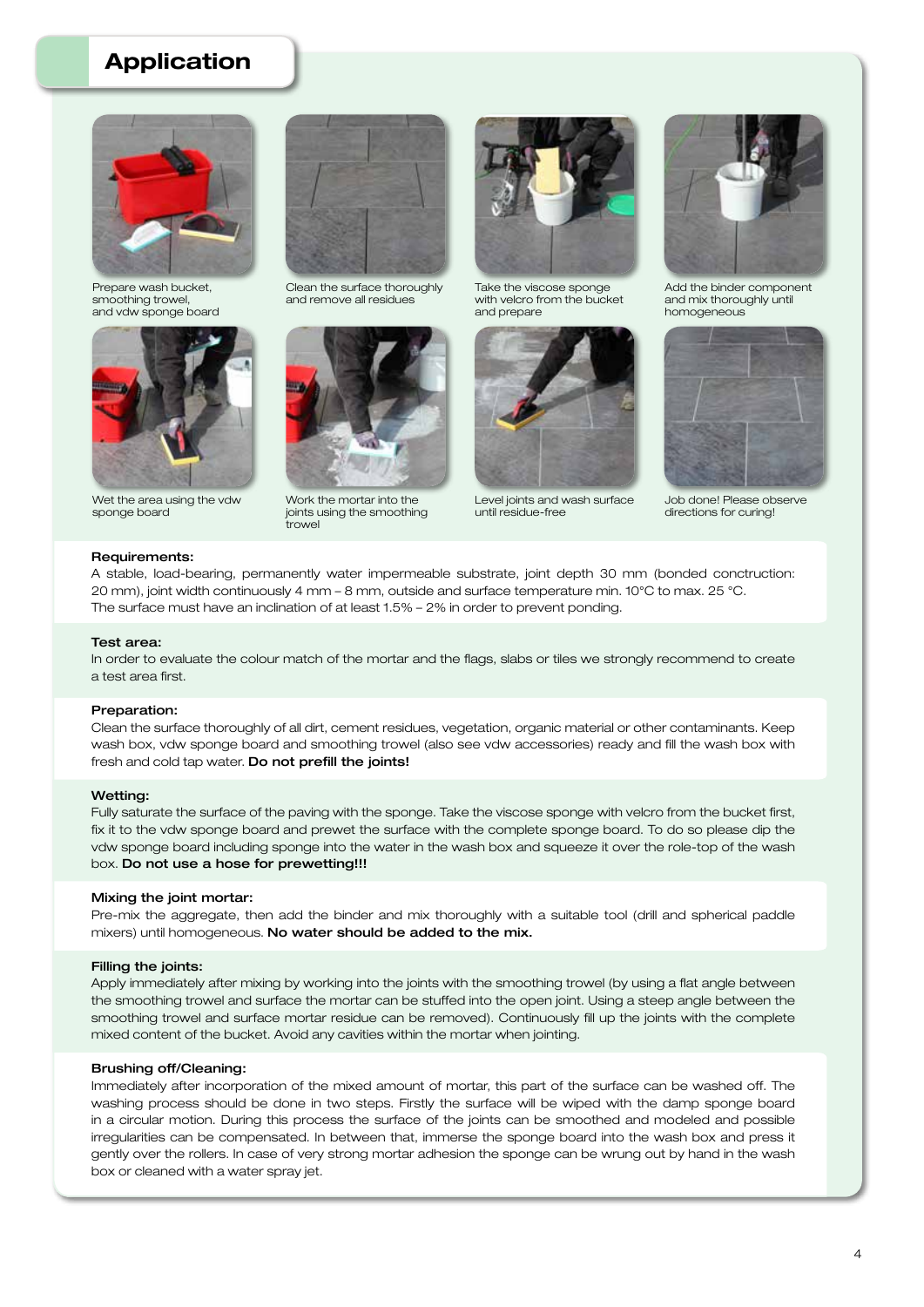Secondly the residues of the first wiping are removed from the surface. Please use the damp sponge board and clean the surface diagonally to the joints and absorb the last residues.

Dip the sponge board into the wash box and squeeze over the rollers after each wipe. Important: each bucket of vdw 860 mortar for slabs and ceramic tiles 2-components contains a new sponge pad. Please make sure to use this new sponge pad with each new bucket.

Only by doing so an absolutely clean surface can be guaranteed.

#### Curing:

The following points apply to a temperature of 20°C and 65% relative humidity (high temperatures shorten and low temperatures lengthen the curing period). Cordon off the freshly jointed areas for a period of at least 24 hours. The area can then be made accessible to limited pedestrian traffic. The area can be fully released to vehicular traffic after 3–5 days, when fully hardened. In principle, a strength test should be carried out before putting into service. In order to avoid blooming of the joints it is advised to ensure rain protection for the next 12 hours.

### Important information

#### Basics

A water-impermeable jointing does not replace a functional structural waterproofing! Likewise grouts cannot increase the stability of the surfaces by their use.

#### Substrate

vdw 860 mortar for slabs and ceramic tiles 2-components is a jointing material and cannot absorb any settlement from the substrate. The substrate, supporting structure and surfacing must be designed to accommodate the anticipated traffic load.

#### Joints

The minimum joint depth for vdw 860 mortar for slabs and ceramic tiles 2-components in areas with vehicle traffic is the full joint depth. In case of a bonded bedding , minimum joint depth is 20 mm, in case of an unbonded bedding, minimum joint depth is 30 mm. The minimum joint width for vdw 860 mortar for slabs and ceramic tiles 2-components is 4 mm, maximum 8 mm. Only with joint widths of greater than or equal to 4 mm can any existing dimensional tolerances of the ceramic terrace elements be compensated. Furthermore, thermally induced stresses of the covering surfaces can only be absorbed with joints wider than 4 mm. Ceramic terrace elements from some manufacturers have a conical edge formation (not rectified). When using these elements, the minimum joint width at the narrowest point / below applies.

Expansion joints must be positioned according to the Safety Principles and must be installed as necessary to comply with the required structural design and any anticipated levels of movement. Use a suitable flexible joint compound. We recommend vdw 885 Joint Flex Compact.

The information in this Product Information Sheet is intended to give advice based on our testing and experience. We cannot guarantee results in any individual circumstances due to the variety of potential situations and the storage and application conditions for our products which are beyond our control. Specific project testing should be carried out where required. Our technical staff will be pleased to assist you at any time. We reserve the right to make changes without notice.

Our Terms and Conditions of Sale and Delivery apply. No direct legal liability can be assumed based on the data in this Product Information Sheet, or from any verbal advice unless this advice is expressly confirmed by us in writing. This Product Information Sheet replaces all previous versions.

Rheinbach-Flerzheim, April 2019